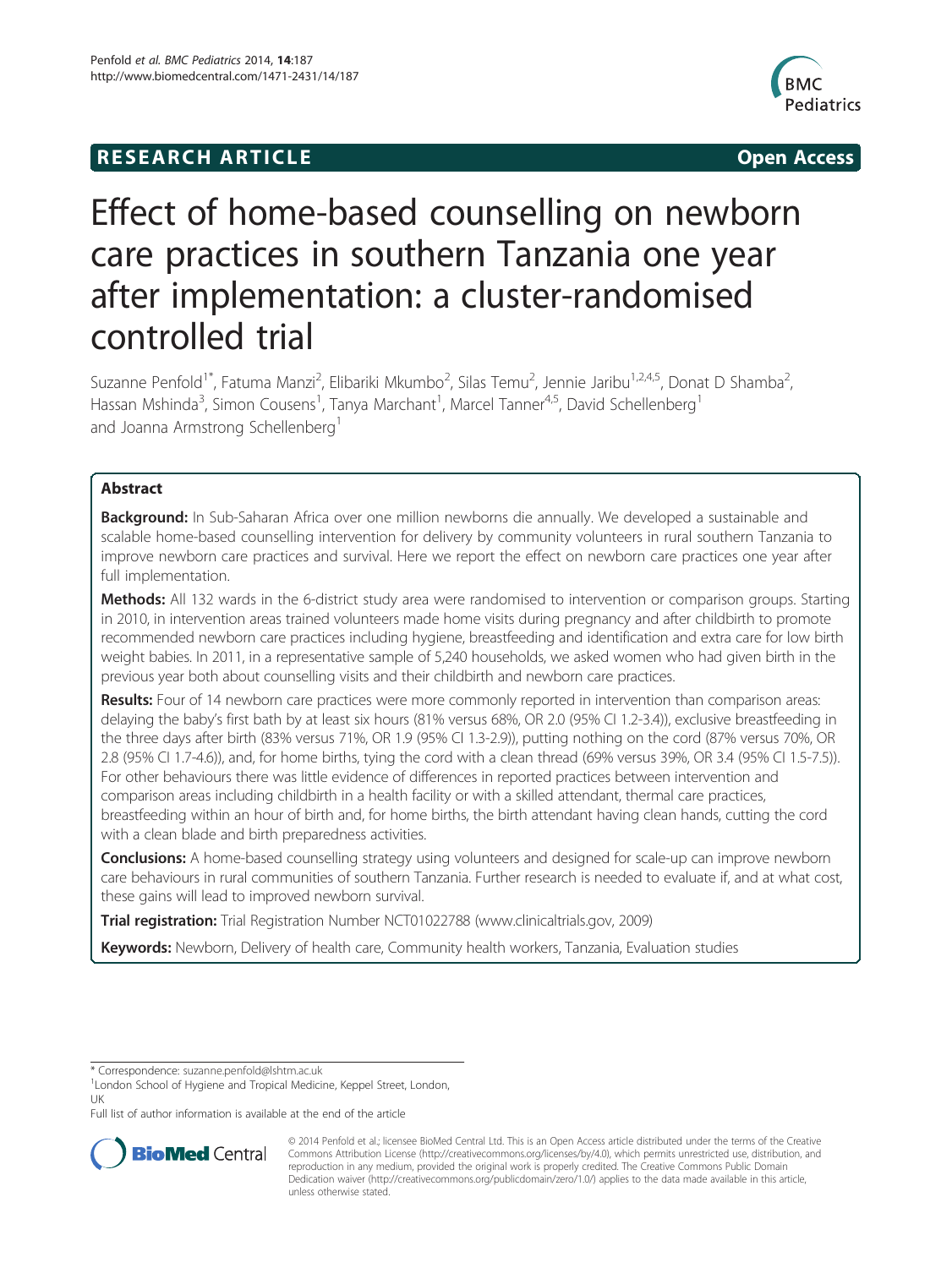# Background

Neonatal mortality (death with the first 28 days of life) most commonly occurs in South East Asia and sub-Saharan Africa, in the first seven days of life, and at home [[1\]](#page-10-0). Reductions in childhood mortality will stall unless neonatal survival improves [[1](#page-10-0)]. Hence, the World Health Organization (WHO) and global partners in maternal and child health recommend several low-cost measures including preventive practices, such as clean delivery, thermal protection and early and exclusive breast feeding, and interventions to manage complications, such as resuscitation and management of infections [[2,3\]](#page-10-0). Reductions in newborn deaths of 41 to 72% have been predicted from universal coverage of such measures [[4](#page-10-0)]. There is renewed interest in community health workers' potential to increase coverage of these measures in communities served by primary health facilities [\[5,6\]](#page-10-0).

Evidence from proof-of-principle trials in Southeast Asia indicates that home-based counselling in pregnancy and shortly after childbirth, combined with communitybased treatment or referral of sick babies, can result in higher coverage of recommended newborn care practices [[7\]](#page-10-0), leading to reductions in neonatal mortality of between 34 and 62% [[7-9\]](#page-10-0). Receiving a visit early in the postnatal period has been found to be associated with improved neonatal outcomes [\[10\]](#page-10-0). Two trials of community-based maternal and neonatal interventions in Southeast Asia implemented in programme settings have also reported increases in the practice of recommended behaviours [[11,12](#page-10-0)], with one reporting a 15% reduction in neonatal mortality [[12](#page-10-0)]. In Africa, a region suffering one million newborn deaths annually [\[13\]](#page-10-0), only three similar interventions have been evaluated to date using an experimental design; all in programme settings. The Newhints trial in Ghana assessed the effect of community volunteers visiting women at home during pregnancy and the week after childbirth to promote essential newborn-care practices, weigh and assess babies for danger signs, and refer as necessary [\[14\]](#page-10-0). There were increases in the practice of recommended newborn care behaviours, including careseeking for newborns (77% of sick babies in Newhints zones were taken to a health facility versus 55% in comparison zones) and initiation of breastfeeding within one hour of birth (49% versus 41%), but limited impact on neonatal mortality (risk ratio (RR) 0.9 (95% confidence interval (95% CI) 0.8-1.1). In Malawi, the MaiMwana study evaluated the effects of home-based counselling as well as another intervention - women's groups – on maternal, neonatal and child health outcomes, including neonatal mortality rates, using a cluster randomised factorial design [[15](#page-10-0)]. In the whole trial, although areas receiving home-based counselling reported higher levels of exclusive breastfeeding for the first six months (20%) compared

to areas without counselling (9%; odds ratio (OR) 2·42 (95% CI 1·48–3·96)), there was no evidence of a reduction in neonatal mortality. In South Africa the evaluation of the Goodstart programme in Durban reported nearly a doubling of rates of exclusive breastfeeding (RR 1.92 (95% CI: 1.59–2.33)) at 12 weeks of age following a programme of pregnancy and post-natal home visits by community health workers [[16](#page-10-0)].

Improving newborn survival is a current health priority for Tanzania to achieve the fourth millennium development goal [\[17](#page-11-0)]. In 2005 Tanzania had a neonatal mortality rate of 32/1000 live births [[18\]](#page-11-0), and the fourth highest number of neonatal deaths in sub-Saharan Africa [[1](#page-10-0)]. The Improving Newborn Survival in Southern Tanzania (INSIST) project was conceived to develop, implement and evaluate a sustainable and scalable behaviour-change community intervention, with the aim of improving newborn survival in a region where neonatal mortality was higher than the national average [\[19](#page-11-0)]. Here we report the effect of the intervention on newborn care behaviours in the community one year after full implementation.

# Methods

The study is detailed in the protocol [[20\]](#page-11-0), and summarised below.

#### Study design and area

The INSIST community intervention was implemented as a cluster-randomised trial in six districts of Southern Tanzania. Baseline data collected in five of those six districts in 2007 estimated the neonatal mortality rate at 34 per 1,000 live births (unpublished data). Intervention funding started in 2008. In 2009 the area comprised 132 wards, 720 villages and 3,428 sub-villages and had a population of around 1.2 million [[21\]](#page-11-0). Each ward consists of an average of five villages, approximately 8,000 people, and 260 births per year. The area has a wide mix of ethnic groups. Common occupations include subsistence farming, fishing, and small-scale trading. Most rural roads are unpaved, some becoming impassable to motor vehicles in wet weather.

The public health system comprises a network of dispensaries, health centres and hospitals offering a varying quality of care [[22](#page-11-0)]. The majority of health facilities are government-run; a health facility survey in the same districts in 2009 recorded four district hospitals, 15 health centres and 156 dispensaries [[23](#page-11-0)]. Two regional hospitals just outside the study area provide referral care. Improving the quality of care in dispensaries and health centres for mothers and babies was originally intended to be part of the intervention, but resource limitations restricted this to implementation in just one study district. At the time the study started the majority of women attended antenatal care (88%) [[22\]](#page-11-0), around half (57%)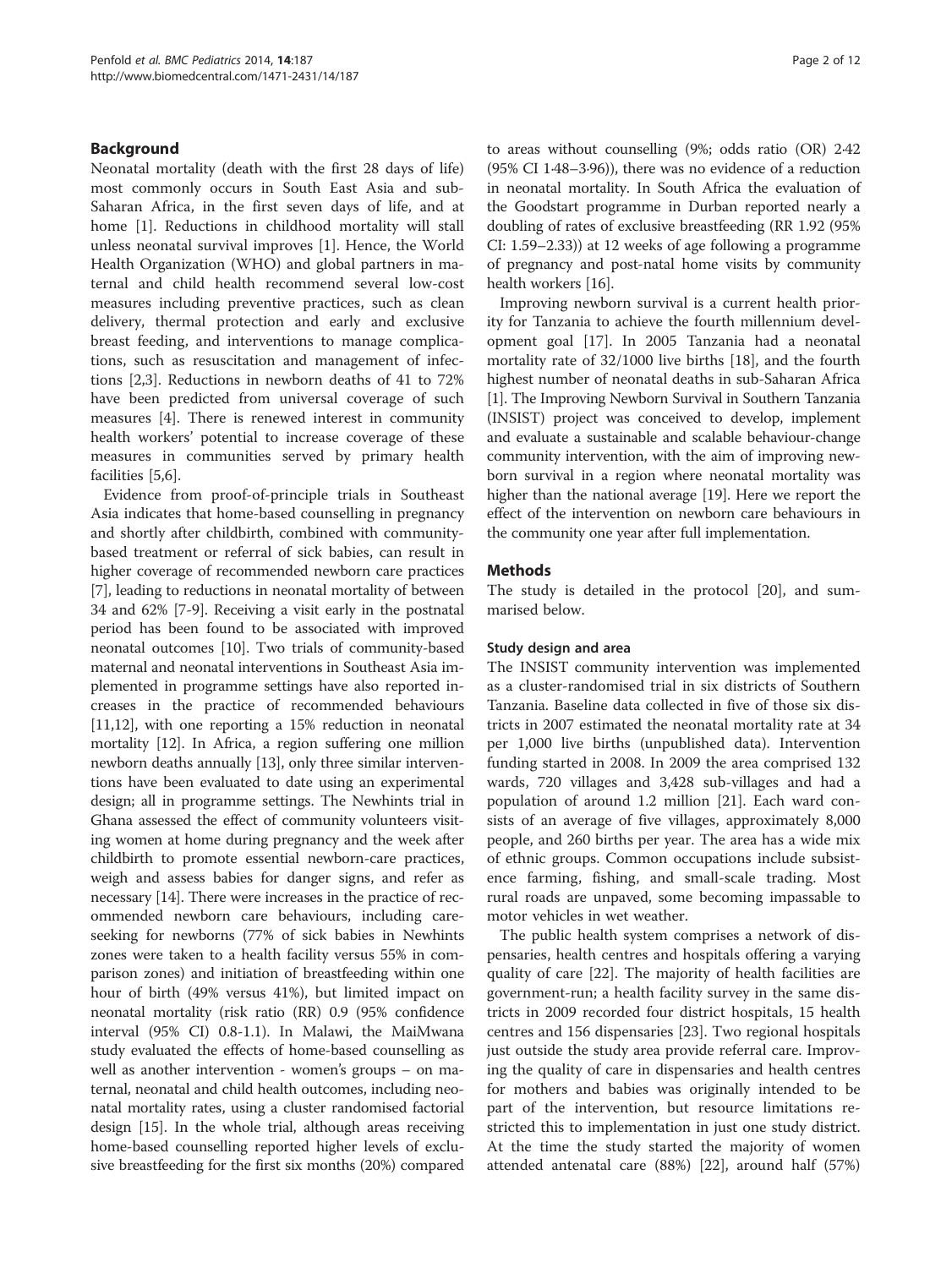delivered in a health facility [\[24](#page-11-0)] and no formal system existed for postnatal checks.

## Randomisation

In 2009 the research team allocated half of the 132 wards to receive the home-based counselling intervention in addition to routine care  $(n = 65)$ , and half to continue to receive routine care only  $(n = 67)$ . The 114 wards in the five districts with baseline data (Newala, Tandahimba, Lindi Rural, Ruangwa and Nachingwea) were randomised using implicit stratification to maximise balance in intervention and comparison groups. We listed the 114 wards in order of district, division, tertile of baseline neonatal mortality, and population, splitting them into 57 pairs. We allocated the wards in each 'pair' to intervention or control using random numbers generated by Microsoft Excel. This is equivalent to 57 tosses of a coin: the scheme has  $2^{**}57 = 10^{**}17$  realisations, so is highly unconstrained. For the district with no baseline data (Mtwara Rural) we listed the 18 wards by division, and then in alphabetical order within each division, and for each 'pair' of wards within this list we randomised the allocation of the wards in each 'pair' using random numbers generated by Microsoft Excel. This scheme has  $2^{**}9 = 512$  realisations. There were no exclusion criteria for clusters, households, or women, after randomisation. All villages in intervention wards recruited volunteers to implement the counselling intervention. The nature of the intervention prevented blinding researchers, community members or health staff to the allocation.

# Design and implementation of the community intervention

The intervention, branded Mtunze Mtoto Mchanga ("protect your newborn baby" in Swahili), designed to be a sustainable and scalable part of the health system, was developed in 2008–9 on the basis of formative research [[24,25\]](#page-11-0). Newborn care behaviours selected for targeting through the community intervention were in line with WHO recommended newborn care practices [[2,3\]](#page-10-0), and jointly agreed with key national stakeholders including regional health leaders, the Ministry of Health and Social Welfare, UNICEF, WHO and the Paediatric Association of Tanzania. Following development and piloting, in the first half of 2010 over 800 women who volunteered and were not currently involved in other community activities were recruited from and by their communities (two per village in intervention wards). They were trained for five days by their district health teams and followed-up in their villages after starting work as volunteers conducting home visits. All volunteers were working by June 2010. Volunteers were supported through quarterly review meetings with district health leaders, monthly contacts with village executive officers, who facilitated

the link with the community, and with health facility staff, who provided technical support [[26](#page-11-0)]. Two full-time staff from Ifakara Health Institute co-ordinated the community intervention through planning review meetings, compiling and reviewing monitoring data, and distributing behaviour change communication materials to districts.

For every pregnant woman identified in her village, a volunteer was expected to make three visits to her home during pregnancy and two in the early neonatal period, with additional visits for small babies (Table [1\)](#page-3-0). The counselling focussed on one-on-one interaction between the volunteer and mother. Discussion with other family members involved in making decisions about childbirth and newborn care, including fathers and mothers-in-law, was encouraged. Behaviour change messages focused on hygiene during delivery, including gloves for those assisting childbirth, immediate and exclusive breastfeeding, and identification of and extra care for small babies. Additional behaviours promoted included: birth preparedness, with messages about the importance of health facility delivery and of preparing clean cloths, soap, gloves, a clean blade, a clean cord tie, and money; delayed bathing of the baby; and putting nothing on the cord. All counselling messages were introduced in pregnancy visits. Postnatal visits focused on reinforcing and supporting mothers to implement recommended practices directly applicable to the newborn. In addition, during postnatal visits to babies born at home, volunteers were trained to measure foot size as a proxy for birth weight, to counsel the mother to practise skin-to-skin care for babies who were smaller than usual and to refer very small babies to hospital in the early postnatal visits [[27\]](#page-11-0). A picture-based card illustrating the counselling messages was used at each visit and left with each household to enable family members to aid retention of the information or, for those who were not present at the time of the volunteer visit, to receive the counselling messages. Volunteers used a locally-made doll (not left with the families) to demonstrate breastfeeding positioning and skin-to-skin care. Volunteers regularly reviewed antenatal care registers in order to identify new pregnant women in their village. Subsequent visits (except for the first postnatal) were scheduled at each counselling session. If a volunteer first visited a woman late in her pregnancy the gaps between the scheduled visits were reduced accordingly. If visits were missed, counselling messages at a subsequent visit were combined or adapted according to the schedule (Table [1\)](#page-3-0) for the time of the visit in pregnancy or the neonatal period. Volunteers asked family members to notify them immediately after the birth in order to conduct postnatal visits. To support early postnatal home visits, facility staff gave mothers a delivery notification slip at discharge after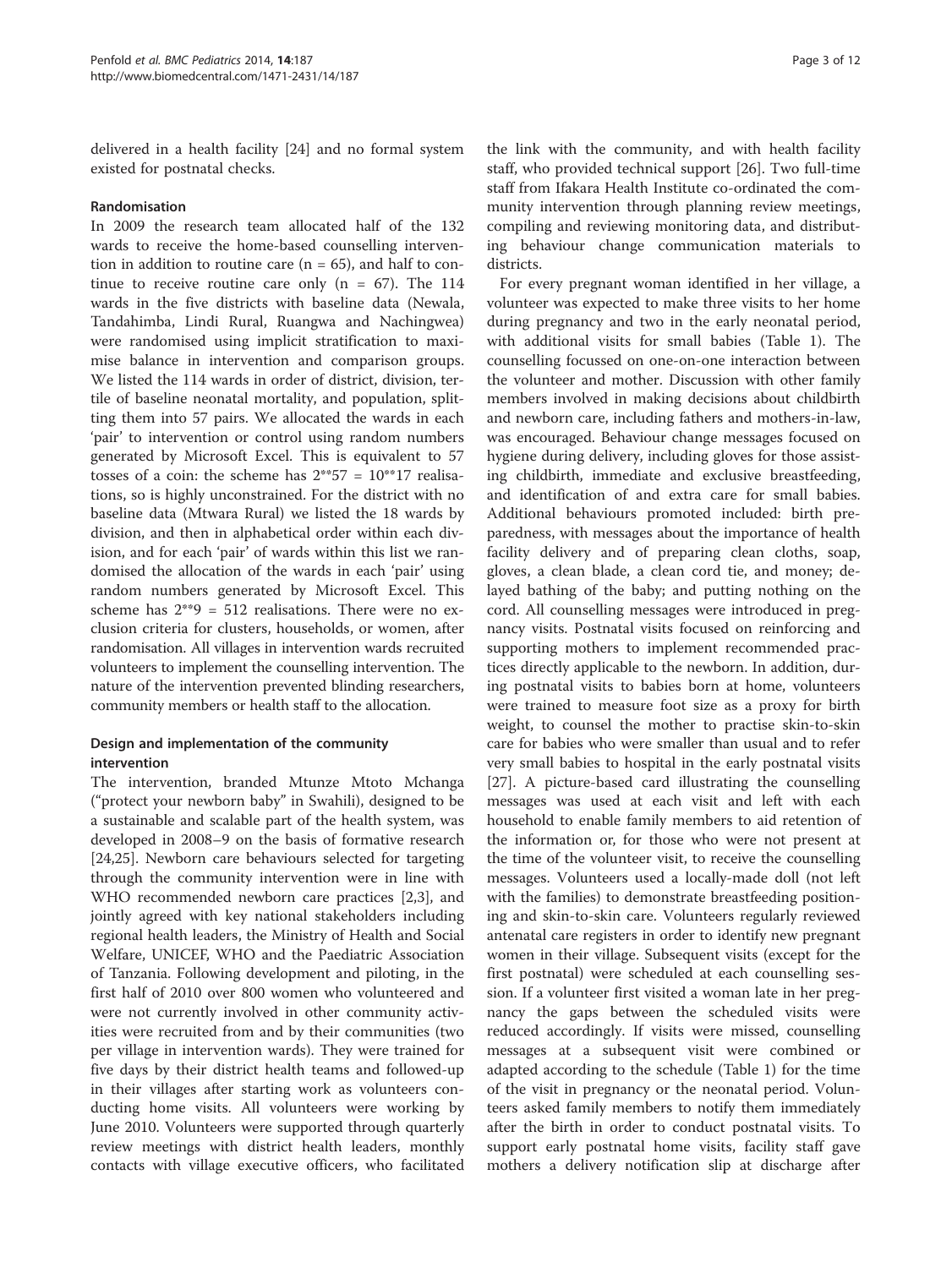<span id="page-3-0"></span>

|  |  |  |  |  |  |  | Table 1 Focus and timing of home visits for INSIST community intervention |
|--|--|--|--|--|--|--|---------------------------------------------------------------------------|
|--|--|--|--|--|--|--|---------------------------------------------------------------------------|

| <b>Visit</b>                                        | Timing                                  | Key behaviours promoted                                                                               | Additional behaviours promoted                                                                                                                                                                                                                      | Equipment                                           |  |
|-----------------------------------------------------|-----------------------------------------|-------------------------------------------------------------------------------------------------------|-----------------------------------------------------------------------------------------------------------------------------------------------------------------------------------------------------------------------------------------------------|-----------------------------------------------------|--|
|                                                     | As soon as pregnant<br>woman identified | • Birth attendant should wash hands and<br>wear gloves                                                | · Birth preparedness: preparing for facility delivery and saving money;<br>and preparing in case of unexpected home delivery, preparing clean<br>cloths, soap, clean blade for cutting & clean thread for tying cord,<br>gloves for birth attendant | Counselling card                                    |  |
| $\overline{2}$                                      | Four weeks after visit 1                | • Early and exclusive breastfeeding                                                                   | • Check on birth preparedness issues from previous visit                                                                                                                                                                                            | Counselling card                                    |  |
| 3                                                   | At the beginning of 9 <sup>th</sup>     | • Early and exclusive breastfeeding including position                                                | • Check on birth preparedness issues from previous visits                                                                                                                                                                                           | Counselling card with doll                          |  |
|                                                     | month of gestation                      | . In case of home birth:                                                                              | • Warmth: immediate drying and wrapping, delayed bathing, keep                                                                                                                                                                                      |                                                     |  |
|                                                     |                                         | o Birth attendant should wash hands and wear<br>gloves, including while tying and cutting<br>the cord | the vernix                                                                                                                                                                                                                                          |                                                     |  |
|                                                     |                                         | o Identification of low birth weight babies using<br>foot size as a proxy                             | • Danger signs for sick newborns                                                                                                                                                                                                                    |                                                     |  |
|                                                     |                                         | o Immediate referral for very small or premature<br>babies, and those who don't cry                   | • In case of home birth, cord should be cut with clean blade and<br>tied with clean thread                                                                                                                                                          |                                                     |  |
|                                                     |                                         | o Skin to skin care for small babies                                                                  |                                                                                                                                                                                                                                                     |                                                     |  |
| $\overline{4}$                                      | Day of delivery                         | • Observe breastfeeding and counsel on<br>positioning                                                 | • Check on warmth and knowledge of danger signs (as above)                                                                                                                                                                                          | Counselling card - measure<br>foot size using scale |  |
|                                                     |                                         | • Reminder of exclusive breastfeeding                                                                 | • Put nothing on cord                                                                                                                                                                                                                               |                                                     |  |
|                                                     |                                         | . In case of home birth:                                                                              |                                                                                                                                                                                                                                                     |                                                     |  |
|                                                     |                                         | o Identification of low birth weight babies using<br>foot size as a proxy                             |                                                                                                                                                                                                                                                     |                                                     |  |
|                                                     |                                         | o Immediate referral for very small or premature<br>babies                                            |                                                                                                                                                                                                                                                     |                                                     |  |
|                                                     |                                         | o Skin to skin care for small babies                                                                  |                                                                                                                                                                                                                                                     |                                                     |  |
| 5                                                   | Third day after delivery                | • Observe breastfeeding and counsel on<br>positioning                                                 | • Put nothing on the cord                                                                                                                                                                                                                           | Counselling card                                    |  |
|                                                     |                                         | • Reminder of exclusive breastfeeding                                                                 |                                                                                                                                                                                                                                                     |                                                     |  |
| 1st extra visit for<br>small baby                   | Day after visit 5                       | · Skin to skin until the baby doesn't want to be<br>carried skin to skin                              |                                                                                                                                                                                                                                                     | Counselling card                                    |  |
| 2nd Extra visit for Day after visit 6<br>small baby |                                         | · Skin to skin until the baby doesn't want to be<br>carried skin to skin                              |                                                                                                                                                                                                                                                     | Counselling card                                    |  |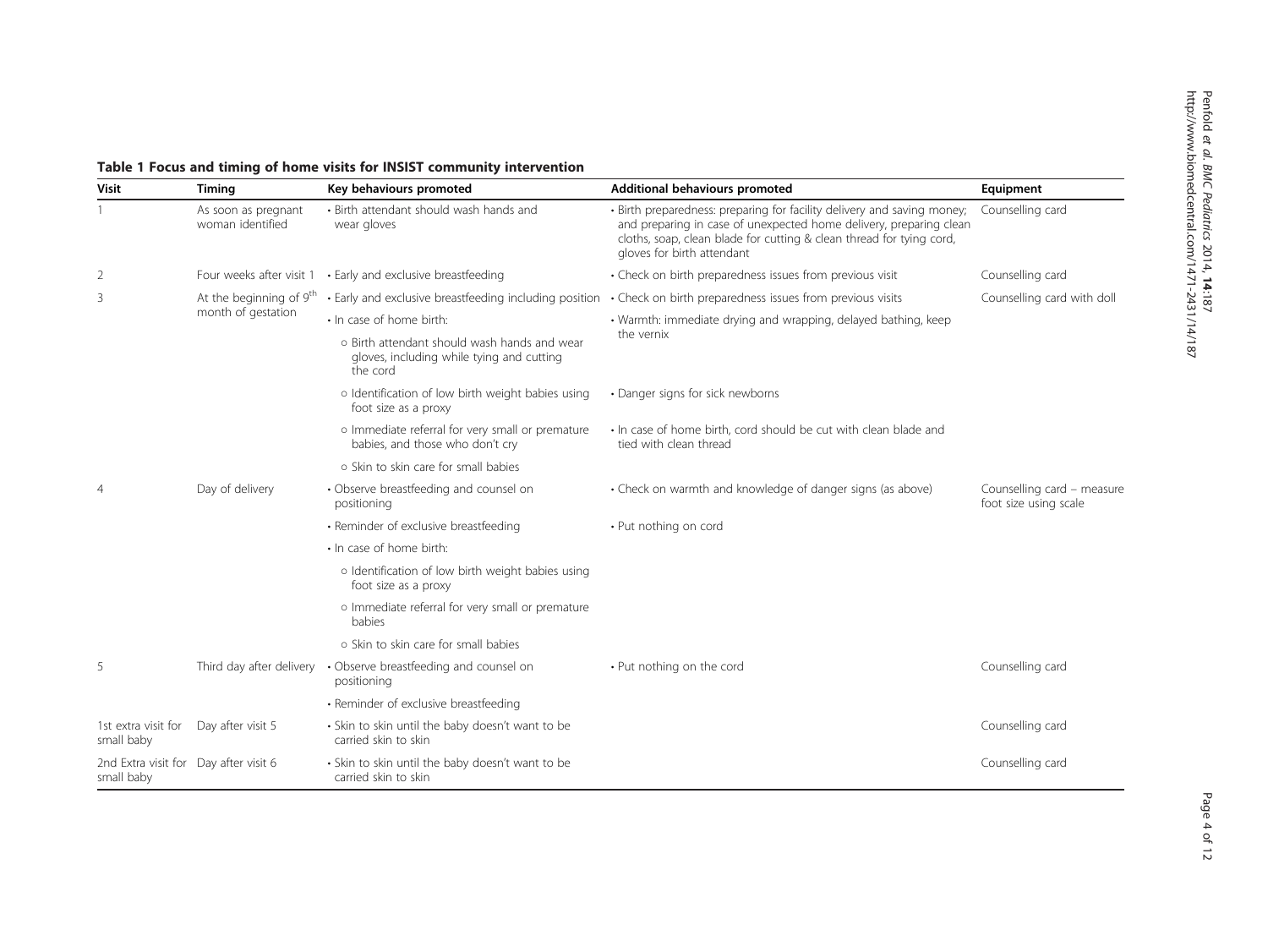delivery or when a baby was brought to a facility soon after birth, which staff advised families to take to the volunteer.

# Sampling

The household survey sample size was based on the number of women age 13–49 who had given birth in the year preceding the survey, which the baseline survey suggested was approximately 10% [[24](#page-11-0)]. We assumed one woman of reproductive age resided in each household and aimed to visit 40 households per ward ( $n = 131$ ; one ward did not participate), which gave a sample size of 5,240 households and an estimated 524 reportable deliveries. The study was powered to detect a 15 percentage point change in the practice of early breastfeeding initiation, with 95% confidence and 80% power, including a design effect of 1.5 to account for clustering.

We used multi-stage sampling to select households. In stage one, for the districts with baseline data we selected one sub-village from within each ward with probability proportional to size (PPS). For Mtwara Rural district, with no baseline data, we obtained numbers of households in each village, which serves as a proxy for population. We ran the same PPS method, this time selecting villages. In stage two, within each village a sub-village was selected by simple random sampling, and 40 households were selected for interview using a modified EPItype sampling approach that gave all households an equal chance of selection [[28](#page-11-0)]. The method, used by the research team in previous surveys, is detailed elsewhere [[22\]](#page-11-0) and summarised here. In the centre of each subvillage the supervisor threw a pen to choose a random direction. (S)he walked in the direction indicated until the edge of the sub-village, sketching a map of and numbering all the households passed. One of these households was selected at random as the first household. At this household, the supervisor threw a pen to choose a random direction, and walked in that direction until (s) he came to another household, which was the second household, and so on until 40 households were counted. If there was a junction in the path, a pen was thrown again to select from the choices available. Villages were visited one day before the survey interviewers arrived, and an invitation letter left in each of the selected households.

# Data collection, processing and quality control

The household questionnaire was developed from tools used by the Demographic and Health Surveys (DHS) [[18\]](#page-11-0), Newhints [\[14\]](#page-10-0) and the baseline household survey [[24\]](#page-11-0). Questions asked to household heads determined his/her occupation, household members and assets. Female residents aged 13–49 years at the time of the survey were asked about their birth history. Those who had delivered a live baby in the year preceding the survey were asked about their pregnancy, delivery and newborn care practices, and receipt and content of any home-based counselling during pregnancy and the neonatal period. The questionnaire was pre-tested in one sub-village using printed forms. Pendragon Forms 4.0 software [\(http://pendragonsoftware.com/](http://pendragonsoftware.com/)) was used to develop a modular questionnaire data entry template. For data collection, the questionnaire was loaded onto Dell Axim X51 personal digital assistants (PDA)s with 64 MB RAM. The PDA version of the questionnaire was piloted in one ward before the main survey started.

Data were collected in August and September 2011 by trained interviewers who visited selected households, sought written informed consent for survey participation, and recorded responses on PDAs. If household heads refused to participate no other household members were approached. If no household members were present at the time the interviewer visited, the household was visited again later the same day. Households were not replaced in cases of refusal or absence. Logical checks and skip patterns took place at data entry. Digital data records were locked after leaving each household. Data were downloaded to laptop computers and daily summary reports produced to evaluate completeness and consistency.

Field supervisors undertook a number of quality control activities. Firstly, each supervisor accompanied interviewers to three households each day. Secondly, they revisited households where interviewers had reported that there were no residents, or the household heads refused participation. Lastly, two households were revisited daily and a small number of interview questions repeated, the responses to which were compared with those collected by the interviewer.

#### Data analysis

Data were analysed at the individual level using Stata v12. We calculated means and proportions of respondent characteristics, intervention coverage, delivery characteristics and newborn care behaviours. To estimate the size of the effect of the intervention, logistic regression analysis was used to calculate the ORs of women reporting behaviours in intervention wards compared with those from comparison wards, using svy commands to account for the clustered study design and multi-stage sampling.

Receipt of the intervention was defined as reporting being visited by a volunteer who had used one of the Mtunze counselling tools (card or doll), to exclude other community health activities. A wealth index score, as a measure of socio-economic status, was constructed for each household using the first principal component of ten household assets and characteristics [\[29](#page-11-0)], namely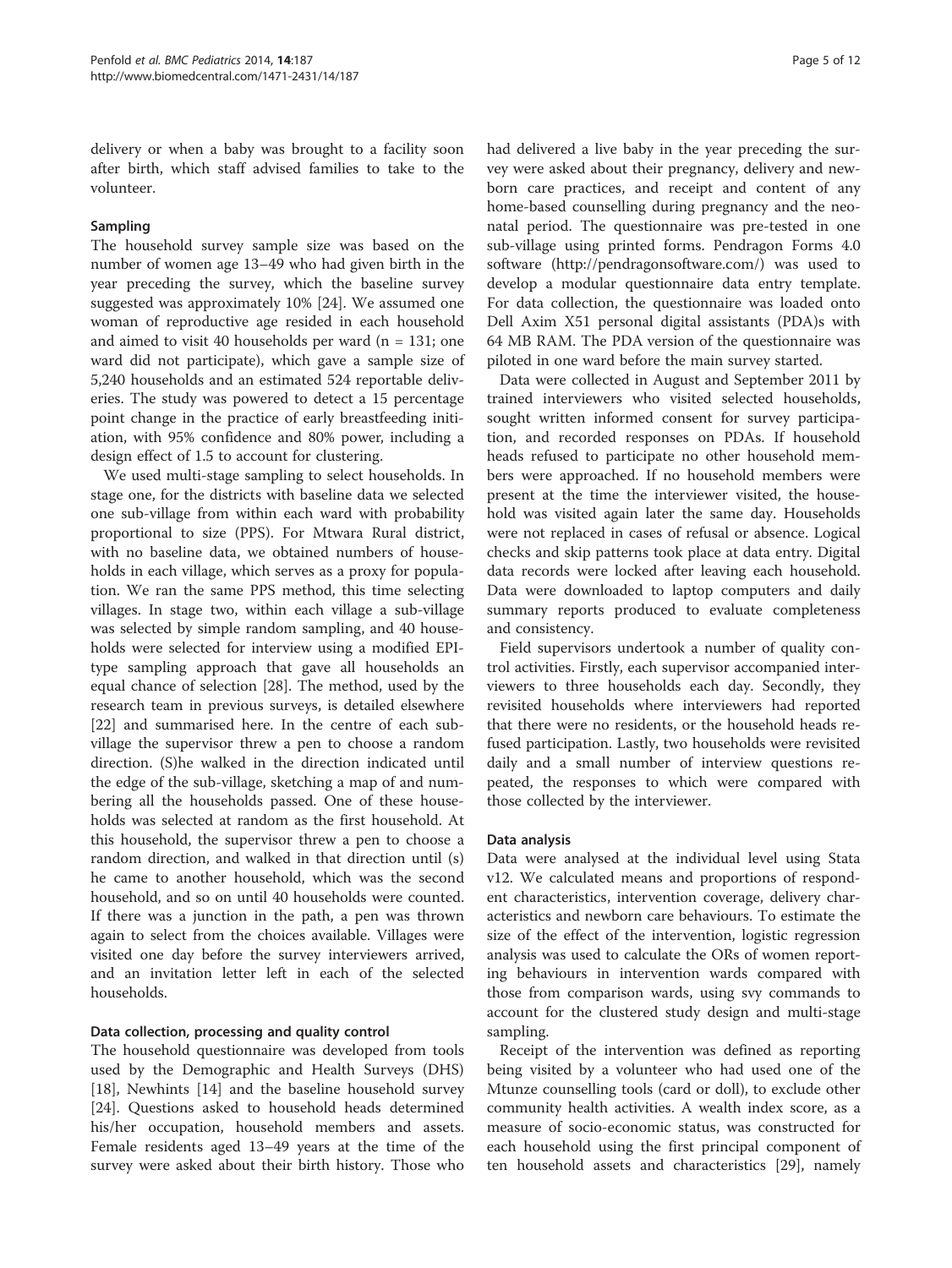ownership of a radio, bicycle, telephone, poultry, livestock and the home, household connection to an electricity supply, roofing material, cooking fuel and source of income. Households were ranked according to this total wealth score and divided into quintiles.

To investigate the effect of the intervention on childbirth and newborn care practices we compared mothers' self-reported behaviours (Table 2) for those who gave birth in the preceding year in intervention and comparison areas, using the allocation given at the sub-village level (intention-to-treat analysis). The primary outcomes were breast feeding within an hour of delivery, birth attendants for home deliveries washing hands before childbirth or wearing gloves, and babies fed only breast milk in the first three days. Secondary outcomes were the other behaviours promoted during counselling to maximise newborn health, e.g. skilled attendance for childbirth, birth preparedness (for home deliveries), immediate drying and wrapping of the baby, clean cord care and delayed bathing of the baby [[3](#page-10-0)]. Although a key behaviour of the intervention, this study was not powered to detect changes in the levels of identification and provision of extra care for small babies. We assumed that childbirth in health facilities took place on a clean surface, that the birth attendant had clean hands or wore clean gloves, and that the cord was cut with a clean blade and tied with a clean thread, so these behaviours were only asked about and reported for home deliveries. The data analyst was masked to the cluster allocation until analysis was complete.

Ethical approval and consent procedures The study was part of INSIST ([www.clinicaltrials.gov,](http://www.clinicaltrials.gov) NCT01022788), and was approved by the review boards of Ifakara Health Institute, the Medical Research Coordinating Committee of the National Institute for Medical Research, Tanzania Commission for Science and Technology, and the London School of Hygiene and Tropical Medicine, UK.

Prior written consent to approach village leaders was obtained from each district council. Village and subvillage leaders gave verbal consent for data collection to proceed before any households were approached. The head of each household gave written informed consent to participate. In the absence of the household head, another adult resident was approached to give consent. If no adult residents were present the household was revisited later in the day. If a household head refused to participate or adults were absent no replacement households were sought. The consenting adult resident was asked about the members of his/her household and the ownership of household assets. All females age 13–49 in consenting households gave their individual verbal informed consent before being interviewed.

# Results

# Respondents

We visited 131 of 132 wards, as one ward did not participate in the survey. In each of these wards we visited one sub-village. We visited a total of 5,217 households. Although 5,240 households were expected, in ten sub-

| <b>Outcome category</b> | Practice                                                                |              | Timing of practice Measured for which babies? |
|-------------------------|-------------------------------------------------------------------------|--------------|-----------------------------------------------|
| Primary                 | Baby breastfed within one hour of birth                                 | Newborn care | All                                           |
|                         | Birth attendant washed hands with soap before childbirth or wore gloves | Childbirth   | Home birth                                    |
|                         | Baby fed only breast milk in the first three days                       | Newborn care | All                                           |
| Secondary               | Childbirth in a health facility                                         | Childbirth   | All                                           |
|                         | Childbirth with a skilled attendant                                     | Childbirth   | All                                           |
|                         | Prepared soap                                                           | Childbirth   | Home birth                                    |
|                         | Prepared new or washed cloth for drying baby                            | Childbirth   | Home birth                                    |
|                         | Prepared cloth or mat for childbirth                                    | Childbirth   | Home birth                                    |
|                         | Cleaned floor where childbirth to take place                            | Childbirth   | Home birth                                    |
|                         | Prepared new or washed cloth for wrapping                               | Childbirth   | Home birth                                    |
|                         | Had plan in case of emergency childbirth                                | Childbirth   | Home birth                                    |
|                         | Attendant had clean hands during childbirth                             | Childbirth   | Home birth                                    |
|                         | Baby had cord cut with new or sterilised blade                          | Newborn care | Home birth                                    |
|                         | Baby had cord tied with new thread                                      | Newborn care | Home birth                                    |
|                         | Baby dried <5 minutes after birth                                       | Newborn care | All                                           |
|                         | Baby wrapped <5 minutes after birth                                     | Newborn care | All                                           |
|                         | Baby bathed at least six hours after birth                              | Newborn care | All                                           |
|                         | Baby had nothing applied to umbilical cord                              | Newborn care | All                                           |

#### Table 2 Outcome measures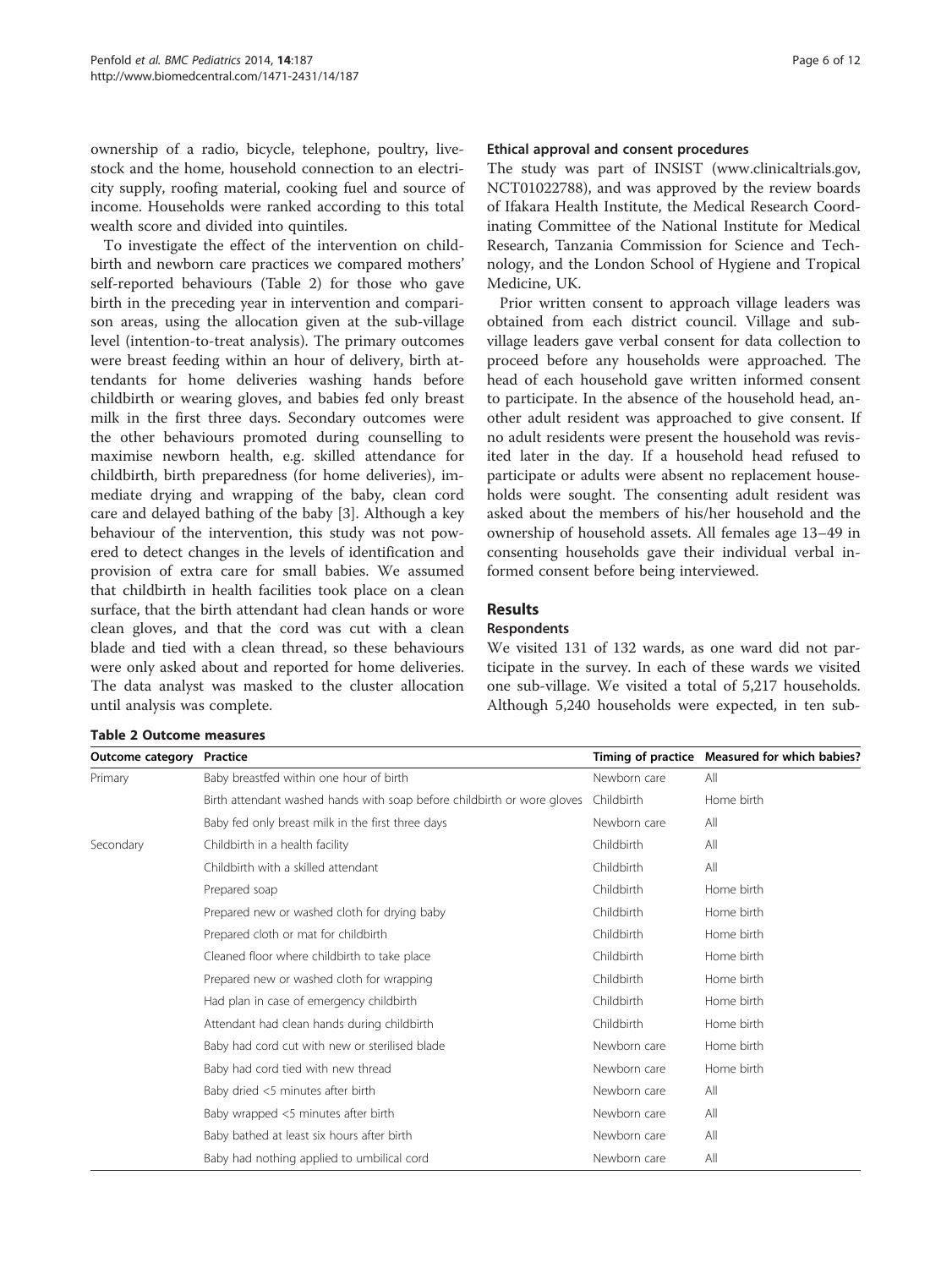villages data were obtained from fewer than 40 households. Some sub-villages were small: in six sub-villages we obtained data from 39 households, in two 38 households, and in one 37 households. In one sub-village data from ten households were lost. In the households visited, 4,989 (96%) household heads agreed to participate, 2,491 in intervention areas and 2,498 in comparison areas (Figure 1). These households comprised a population of 19,475 people, of whom 4,976 were women aged 13–49. Of these, 4,157 (84%) were available for interview, 4,149 (83%) agreed to participate and 3,199 (78%) had ever delivered a baby. There were 512 women (257 in intervention areas, 255 in comparison areas) from 128 of the sub-villages who had delivered 521 live babies (including nine pairs of twins) since 1st August 2010 and went on to answer detailed questions about their most recent birth, and who comprise the respondents in these analyses.

Background characteristics were similar in intervention and comparison areas. Respondents had a mean age of 28 years (standard deviation (sd) 7.2 years) and had completed a median of seven years of education (range 0–17 years, Table [3\)](#page-7-0). Household heads were mainly from

the Makonde ethnic group. There were 12 neonatal deaths in intervention areas and 9 in comparison areas (neonatal mortality rates of 47/1000 live births (95% CI 24–91) and 35/1000 live birth (95% 19–64) respectively,  $p = 0.521$ ) in the year preceding the survey.

#### Coverage of home-based counselling intervention

Seventy-three percent (187/257) of women in intervention areas reported receiving a counselling visit, and seven percent (18/255) in comparison areas (Table [4](#page-7-0)). Women most commonly received their first counselling visit at five months gestation (sd 1.6 months).

Women reported receiving a mean of 2.4 counselling visits (standard error (SE) 0.1). Most commonly women reported receiving three visits in pregnancy (87/187, 47% of those reporting any visit, range 1–8) and one in the neonatal period (86/187, 46% of those reporting any visit, range 0–3). Of women reporting receiving visits, 14% (26/187) reported receiving the full complement of at least five visits. Eighteen percent (34/187) of women reported receiving the first postnatal visit within two days of childbirth; most commonly it was received three days after birth (inter-quartile range 2–5 days).

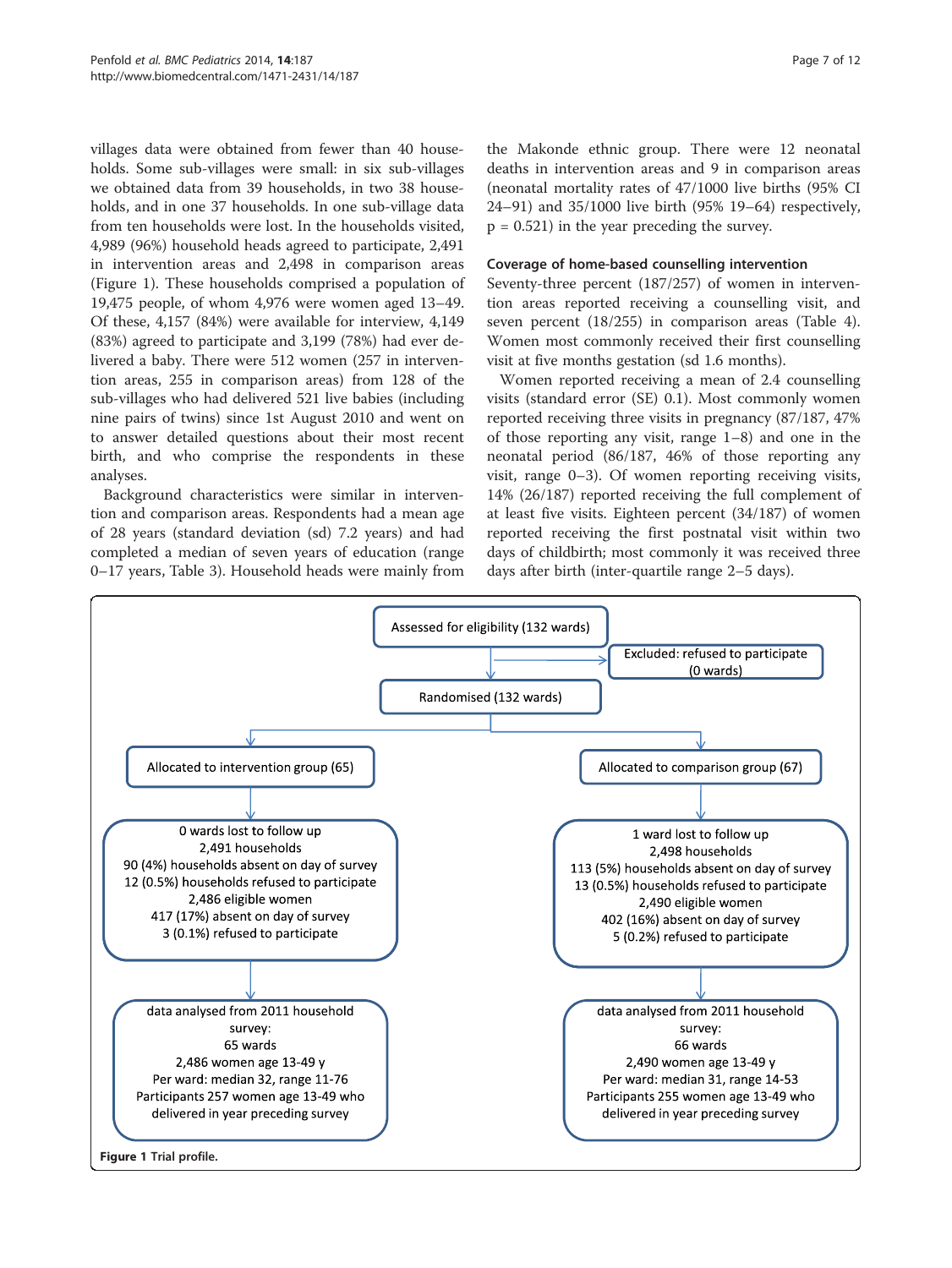<span id="page-7-0"></span>Table 3 Respondent characteristics

| Characteristic                    | Intervention<br>(I) wards<br>$(N = 257)$ |                | Comparison<br>(C) wards<br>$(N = 255)$ |               | Percentage<br>points<br>difference<br>$(I-C)$ |  |
|-----------------------------------|------------------------------------------|----------------|----------------------------------------|---------------|-----------------------------------------------|--|
|                                   | n                                        | $\frac{0}{0}$  | n                                      | $\frac{0}{0}$ |                                               |  |
| Wealth quintile                   |                                          |                |                                        |               |                                               |  |
| 1 (Poorest)                       | 52                                       | 20             | 49                                     | 19            | 1                                             |  |
| $\overline{2}$                    | 52                                       | 20             | 49                                     | 19            | 1                                             |  |
| 3                                 | 53                                       | 21             | 50                                     | 19            | $\overline{2}$                                |  |
| $\overline{4}$                    | 46                                       | 18             | 58                                     | 23            | $-5$                                          |  |
| 5 (Wealthiest)                    | 52                                       | 20             | 51                                     | 20            | $\mathbf 0$                                   |  |
| Ethnic group of household<br>head |                                          |                |                                        |               |                                               |  |
| Makonde                           | 140                                      | 54             | 141                                    | 55            | $-1$                                          |  |
| Mwera                             | 82                                       | 32             | 72                                     | 28            | $\overline{4}$                                |  |
| Makuwa                            | 8                                        | 3              | 13                                     | 5             | $-2$                                          |  |
| Yao                               | 10                                       | $\overline{4}$ | $\overline{7}$                         | 3             | $\mathbf{1}$                                  |  |
| Other                             | 17                                       | 7              | 22                                     | 9             | $-2$                                          |  |
| Years of Education                |                                          |                |                                        |               |                                               |  |
| $0 - 6$                           | 96                                       | 37             | 103                                    | 40            | $-3$                                          |  |
| 7                                 | 142                                      | 55             | 141                                    | 55            | $\overline{0}$                                |  |
| $8 - 17$                          | 19                                       | 7              | 11                                     | 5             | $\overline{2}$                                |  |
| Age                               |                                          |                |                                        |               |                                               |  |
| $15 - 19$                         | 32                                       | 12             | 39                                     | 15            | $-3$                                          |  |
| $20 - 24$                         | 70                                       | 27             | 83                                     | 33            | $-6$                                          |  |
| $25 - 29$                         | 58                                       | 23             | 45                                     | 18            | 5                                             |  |
| $30 - 34$                         | 40                                       | 16             | 50                                     | 20            | $-4$                                          |  |
| 35-39                             | 38                                       | 15             | 26                                     | 10            | 5                                             |  |
| > 40                              | 19                                       | 7              | 12                                     | 5             | $\overline{2}$                                |  |

Eleven of the 16 women in intervention areas who reported that their baby was smaller than normal at birth received counselling visits; none reported receiving more than two postnatal visits. None of the 11 women in comparison areas who reported that their baby was smaller than normal at birth received counselling visits.

# Childbirth characteristics and newborn care behaviours

The majority of women gave birth in a facility (69%) or with a skilled attendant (71%). Similar proportions of women reported childbirth in a health facility or with a skilled attendant in intervention and comparison areas (both OR 1.4 (95% CI 0.9-2.3)) (Table [5\)](#page-8-0).

The majority of women giving birth at home reported that each of the birth preparedness activities was undertaken, with little difference between intervention and comparison areas (Table [6](#page-8-0)). More women in intervention than comparison areas reported that the cord was tied with a clean thread (69% versus 39%, OR 3.4 (1.5- 7.5), all used new thread). There was little evidence of differences between the groups with regard to whether or not the birth attendant had clean hands or the cord was cut with a clean blade.

A minority of women reported that their babies were dried (33%) or wrapped (20%) within five minutes of delivery, and reported rates were similar in intervention and comparison areas (Table [7\)](#page-9-0). The majority of women reported delaying the baby's first bath by at least six hours, and this was more commonly done in intervention (81%) than comparison (68%) areas (OR 2.0 (95% CI 1.2-3.4)). Although breastfeeding within an hour of birth was reported by less than a third of women, with little evidence of a difference between intervention and comparison areas, exclusive breastfeeding in the first three days after delivery was reported by the majority of women in all areas, and more commonly in intervention (83%) than comparison (71%) areas (OR 1.9 (95% CI 1.3- 2.9)). Applying nothing to the cord was commonly reported, more so in intervention (87%) than comparison (70%) areas (OR 2.8 (95% CI 1.7-4.6)). One hundred and three respondents reported applying substances to the cord; most commonly oil (20%) and herbs (15%).

No adverse events as a result of the intervention were reported.

# Discussion

This cluster-randomized controlled trial of a communitybased home counselling intervention by volunteers found high levels of coverage for a programme designed for implementation at scale: around three-quarters of women in intervention areas received a counselling visit during pregnancy, and half in the early postnatal period. One year after full implementation, in intervention areas, four recommended newborn care practices were more common than in comparison areas: delaying the baby's first bath by at least six hours, exclusive breastfeeding in the three days

Table 4 Coverage and implementation of home-based counselling intervention

| Intervention event                              | Intervention wards |      | <b>Comparison wards</b> |      | Percentage points | OR (95% CI)      | p       |
|-------------------------------------------------|--------------------|------|-------------------------|------|-------------------|------------------|---------|
|                                                 | n(N)               | $\%$ | N(N)                    | $\%$ | difference (I-C)  |                  |         |
| Woman ever received an Mtunze visit             | 187 (257)          | 73   | 18(255)                 |      | 66                | 35.2 (19.4-63.6) | < 0.001 |
| Woman received an Mtunze visit during pregnancy | 187 (257)          | 73   | 18 (255)                |      | 66                | 35.2 (19.4-63.6) | < 0.001 |
| Woman received an Mtunze visit after childbirth | 118 (257)          | 46   | 8(255)                  |      | 43                | 26.2 (11.6-59.3) | < 0.001 |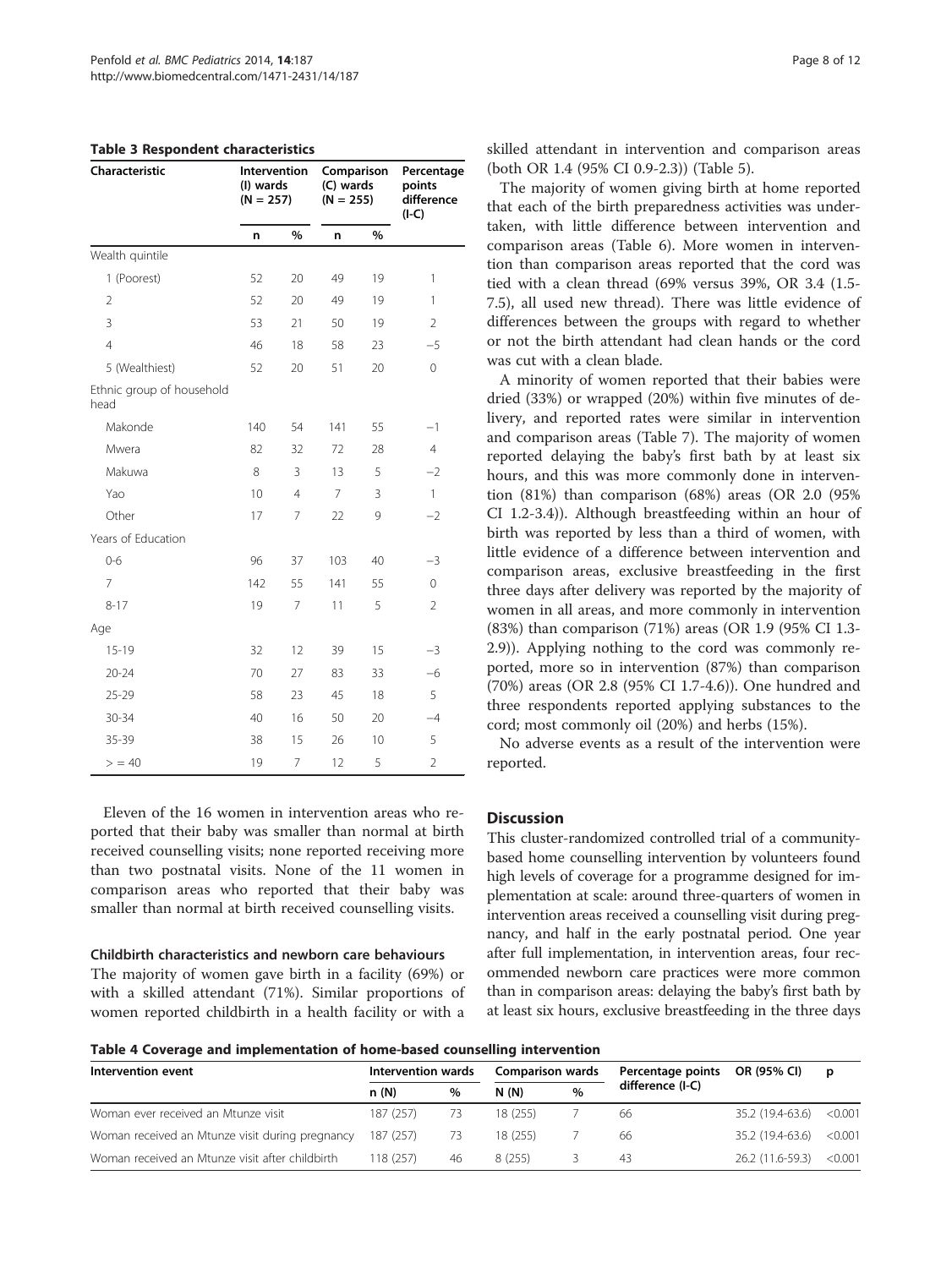| <b>Childbirth</b>        | Intervention wards |      | <b>Comparison wards</b> |               | Percentage points | OR (95% CI)    |      |
|--------------------------|--------------------|------|-------------------------|---------------|-------------------|----------------|------|
| characteristic           | n(N)               | $\%$ | n(N)                    | $\frac{0}{0}$ | difference (I-C)  |                |      |
| In a health facility     | 187 (256)          |      | 166 (254)               |               |                   | $1.4(0.9-2.3)$ | 0.14 |
| With a skilled attendant | 189 (255)          | 74   | 171 (254)               |               |                   | $1.4(0.9-2.3)$ | 0.16 |

<span id="page-8-0"></span>Table 5 Childbirth characteristics, all deliveries

after birth, putting nothing on the cord, and, for home births, tying the cord with a clean thread.

Other evaluations of similar interventions implemented in the programme setting have reported wide variations in intervention coverage. Our coverage of pregnancy visits (76%) was comparable with the Newhints study in Ghana (72%) [[14](#page-10-0)], higher than reported in Pakistan (63%) [[12](#page-10-0)] but lower than in a study from Bangladesh (reported receipt of at least one antenatal visit was >90% at most recent measurement) [[11](#page-10-0)]. Our coverage of postnatal visits (47%) was lower than reported from Ghana (63%) [[14\]](#page-10-0) and in Bangladesh (80%) [[11\]](#page-10-0), but higher than reported in Pakistan (24%) [\[12](#page-10-0)]. The MaiMwana study in Malawi reported 55% of women in intervention areas had received a counselling visit at any time when asked at one month post-delivery [[15\]](#page-10-0), compared to 78% in our study.

Despite variations in the newborn care practices included in the published trials of similar interventions, some comparisons can be made with our findings. Exclusive breastfeeding was reported by a majority of women in both the INSIST (during the three days after childbirth) and Newhints (at 26–32 days old) studies, with a slightly higher proportion reporting the practice in intervention than comparison areas in both cases (INSIST 83% versus 71%, OR 1.9 (95% CI 1.3-2.9), Newhints 86% versus 80%, RR 1 · 10, 95% CI 1 · 04–1 · 16) [[14\]](#page-10-0). A trial in Uttar Pradesh found much lower rates of pre-lacteal feeding in areas implementing communitybased promotion of essential newborn care compared to comparison areas (38% versus 80%, rate ratio 0.49 (95% CI 0.42-0.57)) [[7](#page-10-0)]. The proportion of respondents reporting

| delaying the first bath until at least six hours after delivery |  |  |  |  |  |  |
|-----------------------------------------------------------------|--|--|--|--|--|--|
| was between 12 and 23 percentage points higher in inter-        |  |  |  |  |  |  |
| vention areas in the evaluations in Pakistan, Ghana and         |  |  |  |  |  |  |
| our study in Tanzania (Pakistan: 50% versus 27%, p =            |  |  |  |  |  |  |
| 0.008. Ghana: 41% versus 29% rate ratio $1.65$ , 95% CI $1.6$   |  |  |  |  |  |  |
| 27–2 · 13. INSIST: 81% versus 68%, OR 2.0, 95% CI 1.2-          |  |  |  |  |  |  |
| $3.4)$ [12,14].                                                 |  |  |  |  |  |  |

While there is evidence of association between clean cord practices and improved neonatal survival [[30](#page-11-0),[31](#page-11-0)] several studies evaluating the impact of combined packages of care did not report changes in cord care practices [\[14,15](#page-10-0)], or presented only data on the use of a clean instrument to cut the cord [\[7,9,11](#page-10-0)]; a behaviour already known to be practised by the vast majority of the population in our study area [\[24](#page-11-0)]. Thus there is little evidence from similar trials with which we can compare the increases in rates of applying nothing to the cord and use of clean cord ties found in this study.

National data show some similarities with and some differences from our study findings. The Tanzania DHS 2010 found that 68% of deliveries in the Southern Zone took place in facilities [[32\]](#page-11-0), which is comparable with the proportion found in this survey (69%) and reflects a large increase since this study's baseline survey in 2007 (41%) [\[24\]](#page-11-0). Nationally around half of babies were reported to have been breastfed within an hour of birth [[32\]](#page-11-0). This is considerably higher than in our study. The more specific recording of the timing of feeding initiation in our questionnaire compared to that used by the DHS may explain this difference, and has been discussed previously [[24\]](#page-11-0). Finding comparable rates of exclusive breastfeeding in the first three days between DHS 2010

| Practice                                                | Intervention wards |      | <b>Comparison wards</b> |      | Percentage points | OR (95% CI) p     |       |
|---------------------------------------------------------|--------------------|------|-------------------------|------|-------------------|-------------------|-------|
|                                                         | n(N)               | $\%$ | n(N)                    | $\%$ | difference (I-C)  |                   |       |
| Prepared soap                                           | 63 (68)            | 93   | 80 (88)                 | 91   | 2                 | $1.3(0.4-4.0)$    | 0.70  |
| Prepared new/washed cloth for drying baby               | 61 (68)            | 90   | 82 (88)                 | 93   | $-3$              | $0.6(0.2-2.0)$    | 0.43  |
| Prepared cloth or mat for birth                         | 51 (53)            | 96   | 69 (73)                 | 95   |                   | $1.5(0.2 - 10.2)$ | 0.69  |
| Cleaned floor where birth to take place                 | 50 (67)            | 75   | 66 (88)                 | 75   | $\mathbf{0}$      | $1.0(0.5-2.0)$    | 0.96  |
| Prepared new/washed cloth for wrapping baby             | 65 (69)            | 94   | 80 (88)                 | 91   | 3                 | $1.6(0.5-5.3)$    | 0.42  |
| Had plan in case of emergency delivery                  | 49 (68)            | 72   | 63(88)                  | 72   | $\mathbf{0}$      | $1.0(0.5-2.2)$    | 0.95  |
| Attendant washed hands before childbirth or wore gloves | 55 (68)            | 81   | 65 (88)                 | 74   |                   | $1.5(0.6-3.6)$    | 0.37  |
| Baby had cord cut with new or sterilised blade          | 65 (68)            | 96   | 81 (88)                 | 92   | 4                 | $1.9(0.5-7.8)$    | 0.39  |
| Baby had cord tied with clean thread                    | 46 (67)            | 69   | 34 (87)                 | 39   | 30                | $3.4(1.5-7.5)$    | 0.003 |

Table 6 Childbirth practices, home deliveries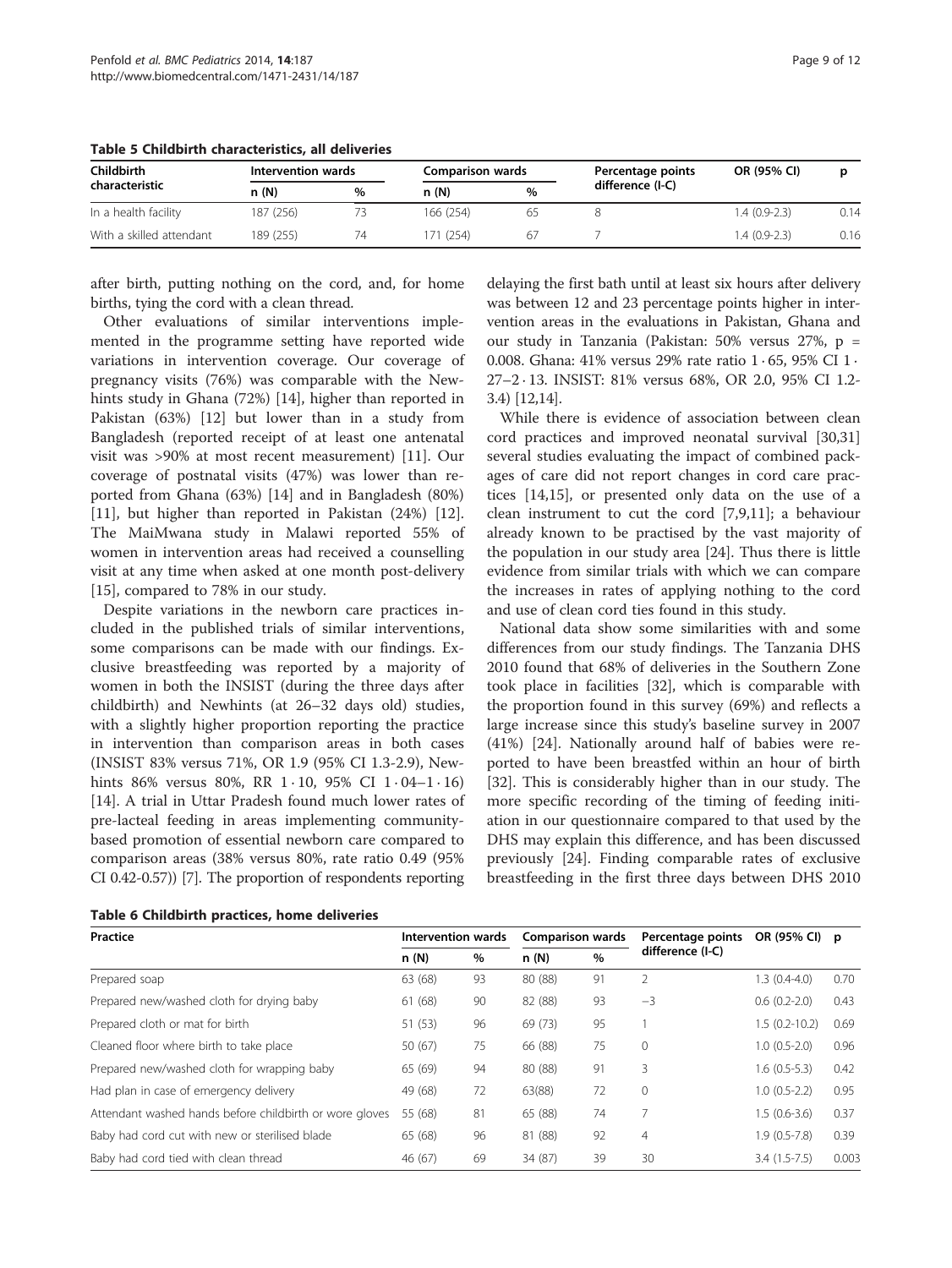<span id="page-9-0"></span>Table 7 Newborn care practices, all deliveries

| Practice                                  | Intervention wards |      | <b>Comparison wards</b> |      | Percentage points | OR (95% CI)    | p       |
|-------------------------------------------|--------------------|------|-------------------------|------|-------------------|----------------|---------|
|                                           | n(N)               | $\%$ | n(N)                    | $\%$ | difference (I-C)  |                |         |
| Baby dried <5 minutes after birth         | 84 (253)           | 33   | 85 (253)                | 34   | $-$               | $1.0(0.6-1.5)$ | 0.89    |
| Baby wrapped <5 minutes after birth       | 56 (255)           | 22   | 45 (254)                | 18   | $\overline{4}$    | $1.3(0.8-2.1)$ | 0.26    |
| Baby bathed at least 6 hours after birth  | 207 (255)          | 81   | 73 (254)                | 68   | 13                | $2.0(1.2-3.4)$ | 0.007   |
| Baby breastfed within 1 hour              | 68 (249)           | 27   | 53 (251)                | 21   | 6                 | $.4(0.9-2.1)$  | 0.11    |
| Baby fed only breast milk in first 3 days | 206 (249)          | 83   | 178 (250)               | 71   | $\mathcal{P}$     | 1.9 (1.3-2.9)  | 0.002   |
| Nothing applied to umbilical cord         | 222 (255)          | 87   | 79 (255)                | 70   | $\overline{ }$    | $2.8(1.7-4.6)$ | < 0.001 |

and this study, where similar wording was used, supports this argument.

The coverage of some behaviours, such as wrapping and drying of the baby within five minutes of birth and breastfeeding within an hour of birth, remained low in intervention areas. Formative research in the study area suggested that the attention of birth assistants remained with the mother until the placenta was delivered in home births, which may explain these findings [\[33\]](#page-11-0). Further encouragement of facility deliveries, or the presence of an additional birth attendant to assist the baby at home deliveries may help improve thermal care of newborns.

Although the proportion of women delivering at home who reported that their birth attendant had clean hands was higher in intervention than comparison areas, the difference was inconclusive. It may be that the intervention had no effect on hand cleaning practiced by birth attendants, or there was insufficient power to detect the difference in the practice of this behaviour that related only to home births.

Receipt of counselling visits may have been overreported in intervention areas. Volunteer counsellors were residents of their village and pregnant women were identified to be approached to be visited for counselling through antenatal registers: women who chose not to receive counselling visits were still likely to have been aware of the programme in their community and may have reported receiving a counselling visit. By randomising at ward level, the study reduced intervention 'leakage' to comparison areas: although 18 (7%) women in comparison areas reported receiving an intervention counselling visit, only four (2%) had a study counselling card. These could have been women living close to intervention areas, or women who had moved to be with relatives for childbirth. Some of the reported counselling visits in both intervention and comparison areas could have been linked to other community activities.

This study showed improvements in newborn care behaviours with home-based counselling in programme settings, but the changes may have been greater with improved intervention implementation. For example, early postnatal visits are associated with improved neonatal

outcomes [\[10](#page-10-0)], but in our study fewer than half of women in intervention areas received a postnatal visit and a fifth of women reporting receiving any counselling visit were visited within two days of childbirth. There are many possible reasons for this. Volunteers were trained by staff at the district level, so volunteers' knowledge of the counselling programme may have varied. Motivational activities and a supervision programme were included in the design of the counselling programme, which are known to help to maintain volunteer work standards and coverage [[34](#page-11-0)]. However, these may have not been sufficient or novel enough to sustain volunteers over long time periods. These were reviewed regularly during implementation and steps taken to improve them where needed. A substantial change to the supervision procedures in 2011 increased the frequency of supervision, and could improve counselling coverage and quality, although it was implemented too late for its effect to be measured by this evaluation [\[26\]](#page-11-0). In the context of increasing health facility deliveries, early postnatal visits may have been difficult to complete and measures to facilitate them ineffective.

For analysis we assumed that facility birth would involve adequate basic obstetric care, including clean delivery surfaces, the cord being cut and tied with clean instruments, and immediate wrapping and drying of the baby. However health system weaknesses mean this may not always be so. Evidence from a health facility survey in the study area found many instances of missing or recently out of stock items for delivery, including examination gloves and cord ligatures, particularly in dispensaries [[23](#page-11-0)]. Such weaknesses and the limited quality improvement work undertaken alongside the community intervention means care of mothers and newborns in health facilities is likely to remain a barrier to improved newborn survival.

There is some evidence from sub-Saharan Africa that clean delivery practices, early and exclusive breastfeeding and early skin-to-skin care are associated with improved newborn survival [[35\]](#page-11-0). While the target behaviours, and content and mode of delivery of the messages would need to be adapted to the local setting in order to implement a similar intervention beyond this region of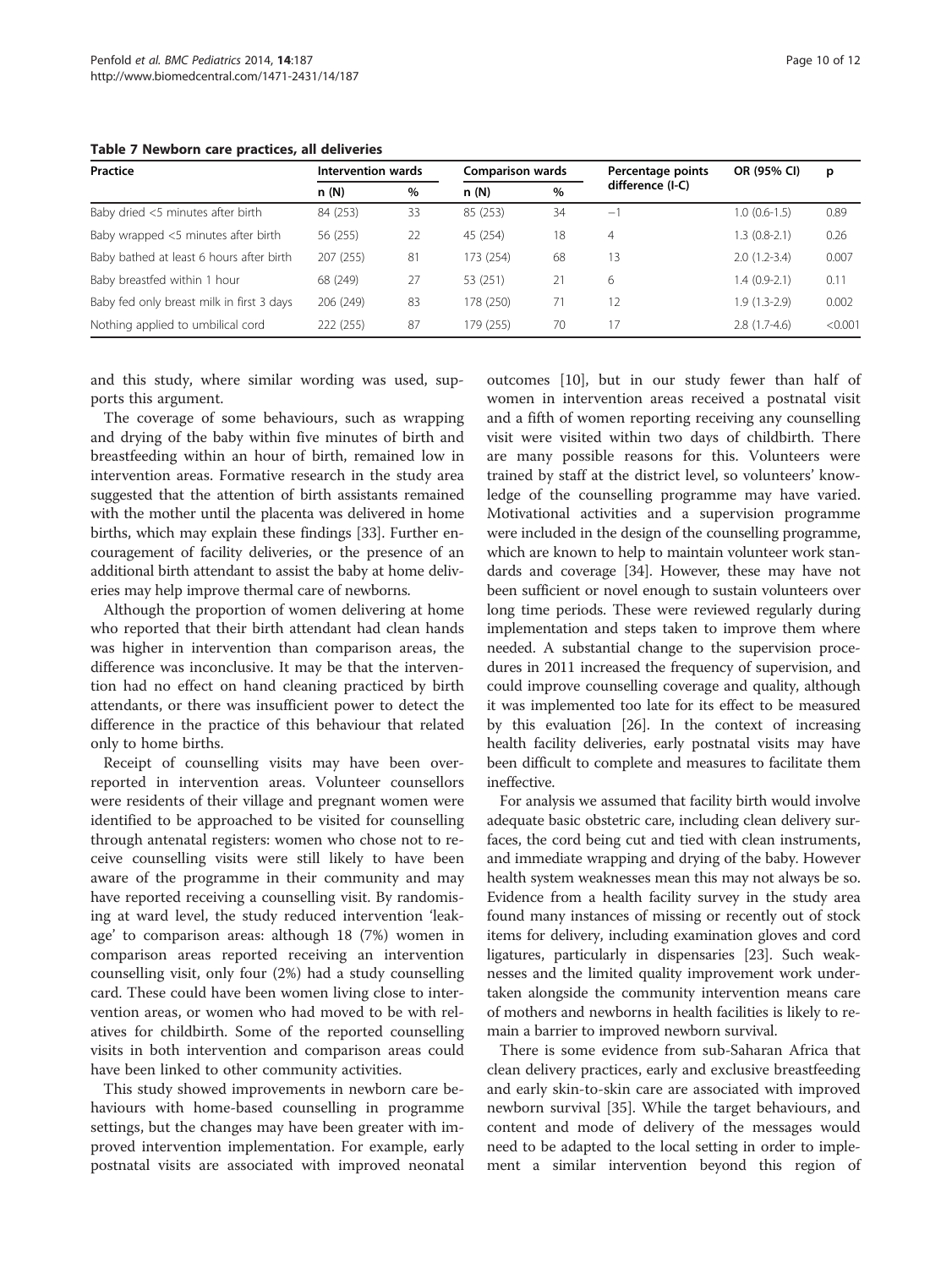<span id="page-10-0"></span>Tanzania, this study contributes to the small but growing robust evidence base that home-based counselling implemented at scale in the community can improve newborn care practices in low-resource African settings with high levels of neonatal mortality [14,15]. A meta-analysis of trials of home-visit strategies in Africa and Asia found overall a 12% (95% CI 5–18) reduction in neonatal mortality [14]. Therefore future research needs to establish if the behaviour change reported here is sufficient to reduce neonatal mortality. Furthermore, the impact of the number and timing of counselling visits on mortality rates should be assessed. Lastly, the quality, acceptability and cost effectiveness of the counselling intervention need to be evaluated to understand the process of behaviour change and sustainability of the intervention.

# Conclusions

A home-based counselling strategy to promote recommended newborn care implemented by volunteers and designed for scale within the health system can improve newborn care in rural communities in southern Tanzania. Further research is needed to evaluate if, and at what cost, these gains will lead to improved newborn survival.

#### Competing interests

The authors declare that they have no competing interests.

#### Authors' contributions

SP analysed the data, interpreted the study findings and co-led the writing of the manuscript. FM trained the data collectors and interpreted the study findings. EM trained the data collectors, monitored data collection for the whole trial and helped to clean the data. ST trained the data collectors, programmed the PDAs for data collection and cleaned the data. JJ and DDS trained the data collectors. HM, DS and MT conceived the INSIST study, wrote the study protocol and designed the evaluation questionnaire. JAS conceived the INSIST study, wrote the study protocol, designed the evaluation questionnaire, interpreted the study findings and co-led the writing of the manuscript. All authors read and approved the final manuscript.

#### Acknowledgements

We are thankful to the community members, the volunteers, and the health facility staff who implemented the community intervention and facilitated or participated in the survey, the regional and district health management teams for facilitating the project activities, and the field workers for collecting data. Thanks also to Dr. Neema Rusibamayila, Dr. Georgina Msemo, Dr. Asia Hussein, Dr. Theopista John, Dr. Rodrick Kisenge, Prof. Joy Lawn, Prof. Lynn Freedman, Dr. Rajiv Bahl, Dr. Leslie Mgalula, Prof. Stefan Peterson, Dr. Sisti Moshi and Dr. Maria Quigley for their technical support. The study was funded by the Bill & Melinda Gates Foundation through the Saving Newborn Lives program of Save the Children ([www.savethechildren.org/](http://www.savethechildren.org/programs/health/saving-newborn-lives/) [programs/health/saving-newborn-lives/](http://www.savethechildren.org/programs/health/saving-newborn-lives/)), Unicef, the Laerdal Foundation and the Batchworth Trust. The funders had no role in the design and conduct of the study; in the collection, analysis and interpretation of the data; or in the preparation, review, or approval of the manuscript. This paper is published with the permission of the Director-General of the National Institute for Medical Research, for whose support we are grateful. INSIST was conducted as part of the African Newborn Network.

#### Author details

<sup>1</sup> London School of Hygiene and Tropical Medicine, Keppel Street, London, UK. <sup>2</sup>lfakara Health Institute, Dar es Salaam, Tanzania. <sup>3</sup>Tanzania Commission for Science and Technology, Dar es Salaam, Tanzania. <sup>4</sup>Swiss Tropical and Public Health Institute, Basel, Switzerland. <sup>5</sup>University of Basel, Basel, Switzerland.

Received: 3 February 2014 Accepted: 14 July 2014 Published: 22 July 2014

#### References

- Lawn JE, Cousens S, Zupan J: 4 million neonatal deaths: when? where? Why? Lancet 2005, 365(9462):891–900.
- 2. PMNCH: A global review of the Key interventions related to reproductive, maternal, newborn and child health (RMNCH). In Geneva, Switzerland: PMNCH; 2011.
- 3. WHO: Essential newborn care. Report of a technical working group. In Trieste: WHO; 1994.
- 4. Darmstadt GL, Bhutta ZA, Cousens S, Adam T, Walker N, de Bernis L: Evidence-based, cost-effective interventions: how many newborn babies can we save? Lancet 2005, 365(9463):977–988.
- Haines A, Sanders D, Lehmann U, Rowe AK, Lawn JE, Jan S, Walker DG, Bhutta Z: Achieving child survival goals: potential contribution of community health workers. Lancet 2007, 369(9579):2121–2131.
- 6. WHO, Unicef: Home visits for the newborn child: a strategy to improve survival. In Geneva, Switzerland: 2009.
- 7. Kumar V, Mohanty S, Kumar A, Misra RP, Santosham M, Awasthi S, Baqui AH, Singh P, Singh V, Ahuja RC, Singh JV, Malik GK, Ahmed S, Black RE, Bhandari M, Darmstadt GL, Saksham Study Group: Effect of community-based behaviour change management on neonatal mortality in Shivgarh, Uttar Pradesh, India: a cluster-randomised controlled trial. Lancet 2008, 372(9644):1151–1162.
- 8. Bang AT, Bang RA, Baitule SB, Reddy MH, Deshmukh MD: Effect of homebased neonatal care and management of sepsis on neonatal mortality: field trial in rural India. Lancet 1999, 354(9194):1955–1961.
- 9. Baqui AH, El-Arifeen S, Darmstadt GL, Ahmed S, Williams EK, Seraji HR, Mannan I, Rahman SM, Shah R, Saha SK, Syed U, Winch PJ, Lefevre A, Santosham M, Black RE, Projahnmo Study Group: Effect of communitybased newborn-care intervention package implemented through two service-delivery strategies in sylhet district, Bangladesh: a clusterrandomised controlled trial. Lancet 2008, 371(9628):1936–1944.
- 10. Baqui AH, Ahmed S, El Arifeen S, Darmstadt GL, Rosecrans AM, Mannan I, Rahman SM, Begum N, Mahmud AB, Seraji HR, Williams EK, Winch PJ, Santosham M, Black RE, Projahnmo 1 Study Group: Effect of timing of first postnatal care home visit on neonatal mortality in Bangladesh: a observational cohort study. BMJ 2009, 339:b2826.
- 11. Darmstadt GL, Choi Y, Arifeen SE, Bari S, Rahman SM, Mannan I, Seraji HR, Winch PJ, Saha SK, Ahmed AS, Ahmed S, Begum N, Lee AC, Black RE, Santosham M, Crook D, Baqui AH, Bangladesh Projahnmo-2 Mirzapur Study Group: Evaluation of a cluster-randomized controlled trial of a package of community-based maternal and newborn interventions in Mirzapur, Bangladesh. PLoS One 2010, 5(3):e9696.
- 12. Bhutta ZA, Soofi S, Cousens S, Mohammad S, Memon ZA, Ali I, Feroze A, Raza F, Khan A, Wall S, Martines J: Improvement of perinatal and newborn care in rural Pakistan through community-based strategies: a clusterrandomised effectiveness trial. Lancet 2011, 377(9763):403–412.
- 13. Liu L, Johnson HL, Cousens S, Perin J, Scott S, Lawn JE, Rudan I, Campbell H, Cibulskis R, Li M, Mathers C, Black RE, Child Health Epidemiology Reference Group of WHO and UNICEF: Global, regional, and national causes of child mortality: an updated systematic analysis for 2010 with time trends since 2000. Lancet 2012, 379(9832):2151-2161.
- 14. Kirkwood BR, Manu A, Ten Asbroek AH, Soremekun S, Weobong B, Gyan T, Danso S, Amenga-Etego S, Tawiah-Agyemang C, Owusu-Agyei S, Hill Z: Effect of the Newhints home-visits intervention on neonatal mortality rate and care practices in Ghana: a cluster randomised controlled trial. Lancet 2013, 381(9884):2184–2192.
- 15. Lewycka S, Mwansambo C, Rosato M, Kazembe P, Phiri T, Mganga A, Chapota H, Malamba F, Kainja E, Newell ML, Greco G, Pulkki-Brännström AM, Skordis-Worrall J, Vergnano S, Osrin D, Costello A: Effect of women's groups and volunteer peer counselling on rates of mortality, morbidity, and health behaviours in mothers and children in rural Malawi (MaiMwana): a factorial, cluster-randomised controlled trial. Lancet 2013, 381(9879):1721–1735.
- 16. Tomlinson M, Doherty T, Ijumba P, Jackson D, Lawn J, Persson LA, Lombard C, Sanders D, Daviaud E, Nkonki L, Goga A, Rohde S, Sitrin D, Colvin M, Chopra M: Goodstart: a cluster randomised effectiveness trial of an integrated, community-based package for maternal and newborn care, with prevention of mother-to-child transmission of